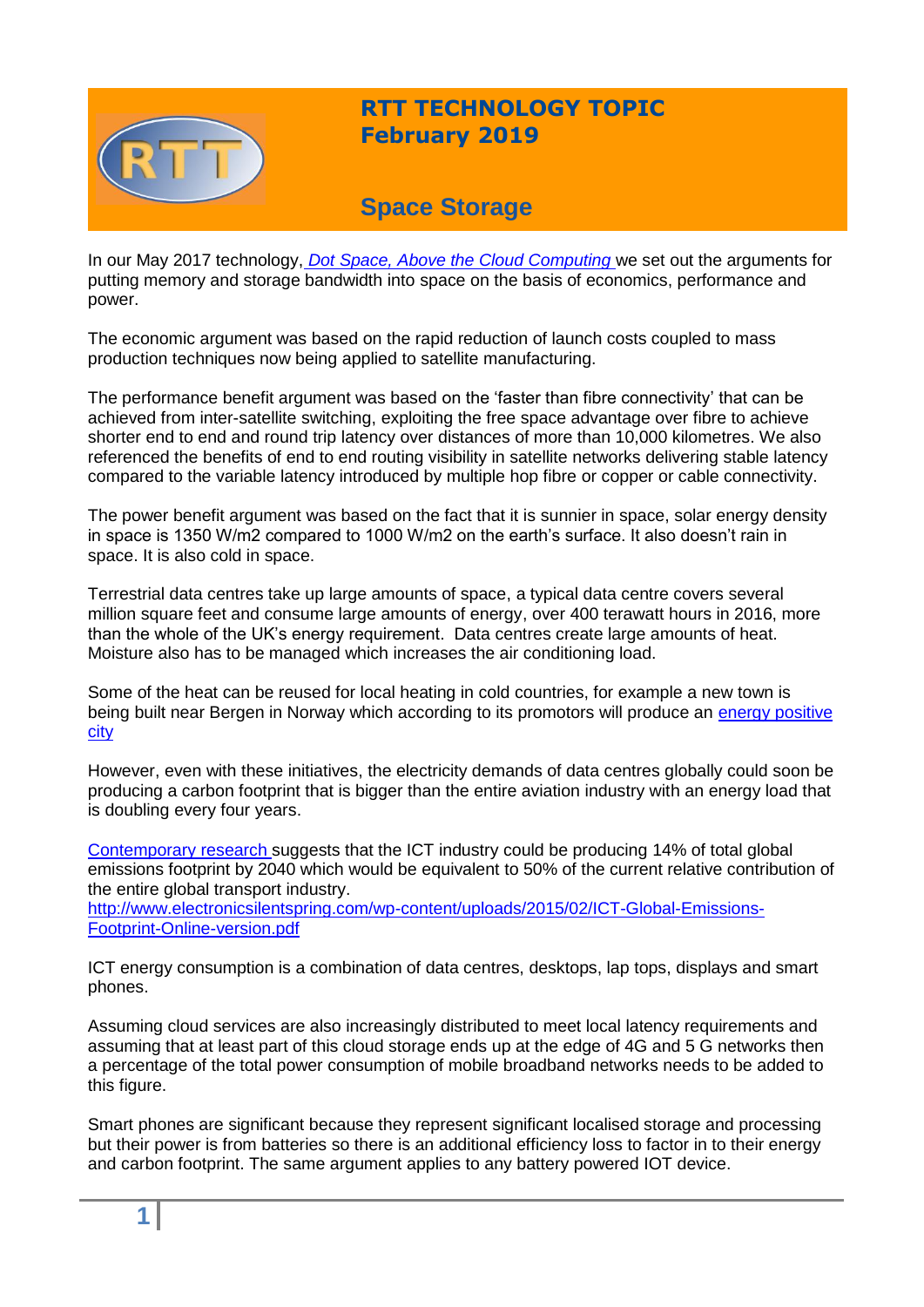The offsetting factor normally cited is that ICT saves energy by reducing the need to travel. In parallel, smart grids, smart homes, smart buildings, smart factories and smart cities improve delivery efficiency and consumption efficiency.

However air travel and transport miles continue to increase and consumer items such as televisions get ever bigger and more powerful countering realisable efficiency gains. Consumer products such as televisions and smart phones also have short life spans so the energy needed to produce replacement products and dispose of obsolete products continues to increase as does the environmental impact of mining the rare earth metals required. On this basis, electric cars do not look great either.

Data centres run continuously and their useful life is of the order of ten years so the contribution of production energy tends to be negligible compared to their annual energy consumption.

Smart phones by comparison have a much higher percentage of production energy in their carbon footprint. The modelling suggests the carbon footprint emissions that can be coupled to smart phones have increased by 730% in the last ten years.

# **The Answer?**

It would be counter intuitive to imagine that this problem can be solved by 'sending it upwards' but bizarrely this might be the answer.

The rate of cost decline associated with the deployment of storage, processing and communications bandwidth into space is reducing at a rapid rate though the rate of that reduction has as yet not been convincingly modelled, at least in the public domain.

But consider; the lift weight launch capability of the latest rockets from Mr Musk and Mr Bezos has increased within the last five years by an order of magnitude. This means that a 5000 kilogram 15 kilowatt satellite can now potentially be replaced with a 50,000 kilogram 150 kilowatt satellite sent up on a single rocket. The same payload could accommodate 6000 Cube SATS. As rockets get larger they become more efficient, as satellites get bigger and or as satellite count increases in a constellation, efficiency increases.

Self-evidently a rocket launch is never going to be carbon footprint friendly but once satellites are in orbit they become carbon neutral.

The counter argument is that terrestrial base stations can also be solar powered but they need large expensive back up power sources and have unavoidable real estate capex and opex costs which increase on a year by year basis. Network densification will increase these costs, compounded by an increase in backhaul cost and backhaul power consumption.

So as we have stated before, **terrestrial wireless broadband delivery costs** for urban, semi urban, rural and deep rural connectivity **are increasing on a per bit basis** whereas **satellite delivery costs are reducing.** Satellite is already the lower cost option for deep rural connectivity (and the only option for maritime connectivity) but could become the lower cost option for rural and some percentage of outer urban and urban fixed and mobile access.

The question then arises as to whether the same cross over point applies to storage cost, calculated on a **per byte basis**.

There is a difference in that delivery cost is partly a function of RF hardware costs which do not scale with Moore's Law.

Storage cost does scale with Moore's Law so any savings in launch cost are multiplied by the relative increase in storage density per kilogram of space payload.